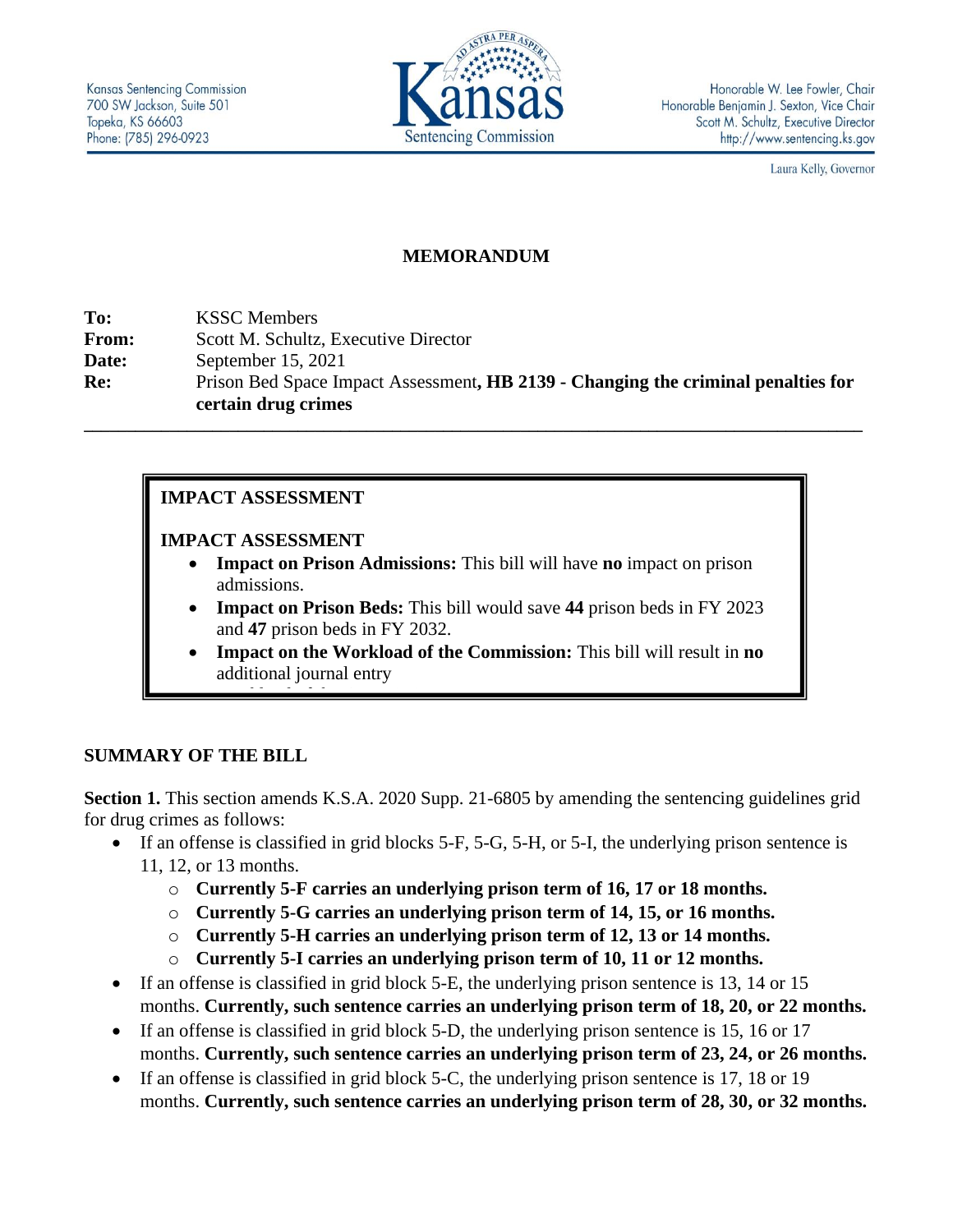- If an offense is classified in grid block 5-B, the sentence is 18, 19, or 20 months imprisonment. **Currently such sentence is 32, 34, or 36 months imprisonment.**
- If an offense is classified in grid block 5-A, the sentence is 19, 21, or 23 months imprisonment. **Currently such sentence is 37, 40, or 42 months imprisonment.**

|                   |                            |                      |                                 | ັ                  |                               | ັ<br>ັ                |                     |                      |                          |
|-------------------|----------------------------|----------------------|---------------------------------|--------------------|-------------------------------|-----------------------|---------------------|----------------------|--------------------------|
| Categories        | A                          | В                    |                                 |                    |                               |                       |                     |                      |                          |
| Severity<br>Level | $3+$<br>Person<br>Felonies | 2 Person<br>Felonies | Person &<br>Nonperson<br>Felony | l Person<br>Felony | $3+$<br>Nonperson<br>Felonies | Nonperson<br>Felonies | Nonperson<br>Felony | $2+$<br>Misdemeanors | Misdemeanor<br>No Record |
|                   | 23                         | 20                   | 19                              | 17                 | <b>15</b>                     | <b>13</b>             | 13                  | 13                   | 13                       |
|                   | 21                         | 19                   | 18                              | 16                 | 14                            | 12                    | 12                  | 12                   | 12                       |
|                   | 19                         | 18                   | 17                              | 15                 | 13                            | 11                    | 11                  |                      |                          |

# **HB 2139 Proposed Drug Level 5 Sentencing Ranges**

# **FINDINGS**

• In FY 2020, 332 drug level 5 offenders were directly admitted to prison. The criminal history category of these offenders was as follows:

| <b>Criminal History Category</b> | <b>Number of Offenders</b> | <b>Percent</b> |
|----------------------------------|----------------------------|----------------|
| A                                | 84                         | 25.3           |
| B                                | 64                         | 19.3           |
| $\mathcal{C}$                    | 60                         | 18.1           |
| D                                | 8                          | 2.4            |
| E                                | 69                         | 20.8           |
| $\mathbf F$                      | 20                         | 6.0            |
| G                                | 12                         | 3.6            |
| H                                |                            | 0.3            |
|                                  | 14                         | 4.2            |
| <b>Total</b>                     | 332                        | 100.0          |

### **IMPACT ASSESSMENT**

- **Impact on Prison Admissions:** This bill will have **no** impact on prison admissions.
- **Impact on Prison Beds:** This bill would save **44** prison beds in FY 2023 and **47** prison beds in FY 2032.
- **Impact on the Workload of the Commission:** This bill will result in **no** additional journal entry workload of the Commission.